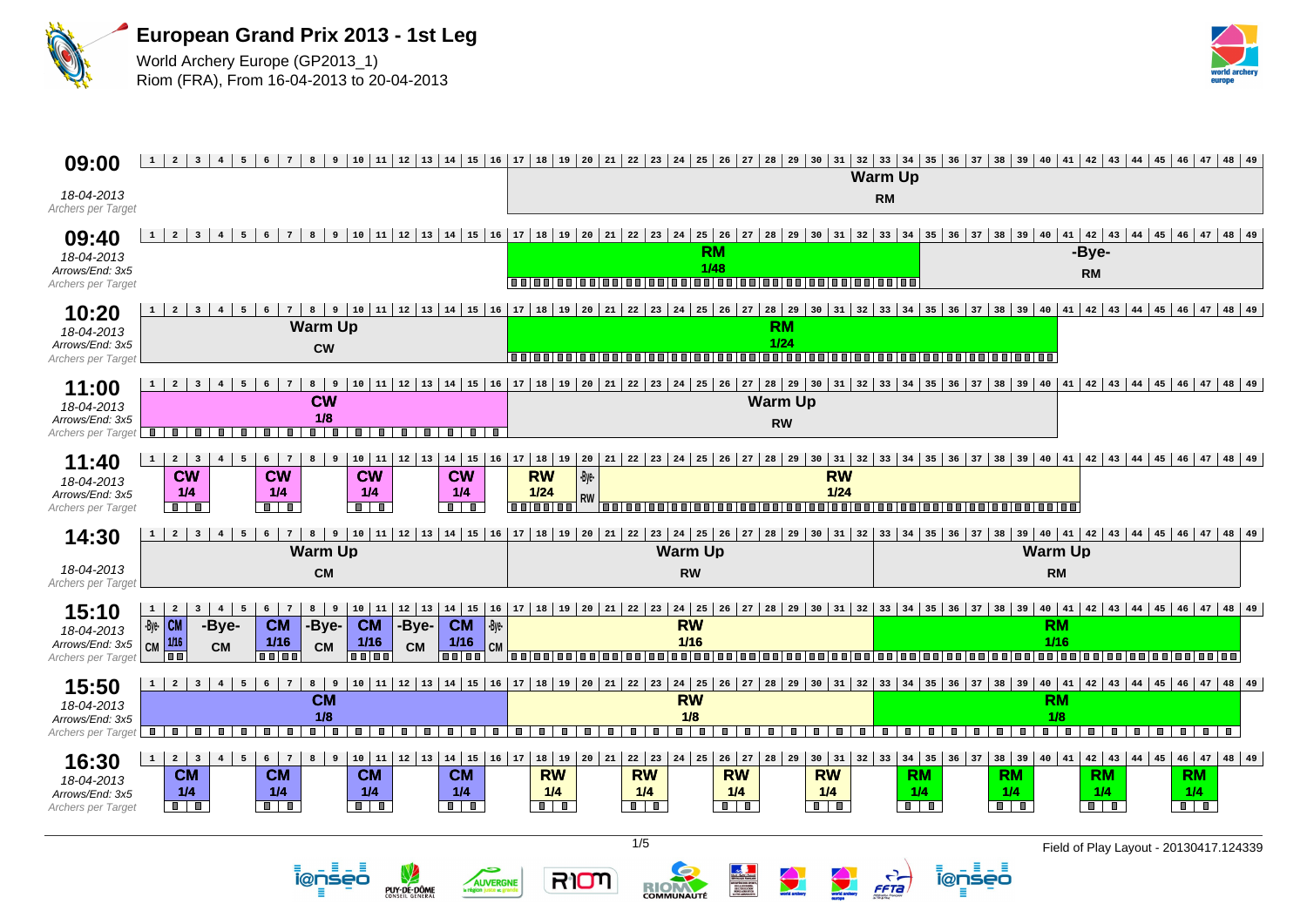



## **1 2 3 4 5 6 7 8 9 10 11 12 13 14 15 16 17 18 19 20 21 22 23 24 25 26 27 28 29 30 31 32 33 34 35 36 37 38 39 40 41 42 43 44 45 46 47 48 09:00 Warm Up Warm Up** 19-04-2013 **RM RW** Archers per Target 10 11 2 3 4 5 6 7 8 9 10 11 2 3 4 5 6 7 8 9 10 11 2 3 4 5 6 7 8 9 10 12 13 14 5 6 7 10 12 13 14 20 21 22 23 24 25 26 27 28 29 30 31 32 33 34 35 36 37 38 39 40 41 42 43 44 45 46 47 48 **09:30 -Bye-RW -Bye-RW -Bye--Bye-RM -Bye-**19-04-2013 **1/8 1/8 1/8** Arrows/End: (3x2)x4 **RW RW RW RM RM** Archers per Target **1 2 3 4 5 6 7 8 9 10 11 12 13 14 15 16 17 18 19 20 21 22 23 24 25 26 27 28 29 30 31 32 33 34 35 36 37 38 39 40 41 42 43 44 45 46 47 48 10:00 RW RW RW RW RM RM RM RM Warm Up** 19-04-2013 **1/4 1/4 1/4 1/4 1/4 1/4 1/4 1/4** Arrows/End: (3x2)x4 **CM** Archers per Target **The Lines The Lines The Lines 1 2 3 4 5 6 7 8 9 10 11 12 13 14 15 16 17 18 19 20 21 22 23 24 25 26 27 28 29 30 31 32 33 34 35 36 37 38 39 40 41 42 43 44 45 46 47 48 10:30 CM RW RW CM RM RM** 19-04-2013 **1/2 1/2 1/2 1/2 1/2 1/2** Arrows/End: (3x2)x4 Archers per Target 112 13 14 15 16 17 18 19 10 11 12 13 14 15 16 17 18 19 10 121 121 123 124 125 126 127 128 129 130 131 132 133 134 135 136 137 138 139 140 141 142 143 144 145 146 147 148 **11:00 CM RW** Warm Up<sup>1</sup> **CM**<sup>1</sup> Warm Up **RM** 19-04-2013 **Bronze Bronze Bronze** Arrows/End: (3x2)x4 Archers per Target 1 2 3 4 5 6 7 8 9 10 11 12 13 14 15 16 17 18 19 20 21 22 23 24 25 26 27 28 29 30 31 32 33 34 35 36 37 38 39 40 41 42 43 44 45 46 47 48 **11:30 CW Warm Up Warm Up** 19-04-2013 Arrows/End: (3x2)x4 **Final** Archers per Target 1 2 3 4 5 6 7 8 9 10 11 12 13 14 15 16 17 18 19 20 21 22 23 24 25 26 27 28 29 30 31 32 33 34 35 36 37 38 39 40 41 42 43 44 45 46 47 48 **11:55 CM Warm Up** 19-04-2013 Arrows/End: (3x2)x4 **Final** Archers per Target **12:20** 1 2 3 4 5 6 7 8 9 10 11 12 13 14 15 16 17 18 19 20 21 22 23 24 25 26 27 28 29 30 31 32 33 34 35 36 37 38 39 40 41 42 43 44 45 46 47 48 **RW Warm Up** 19-04-2013 Arrows/End: (3x2)x4 **Final** Archers per Target 1 2 3 4 5 6 7 8 9 10 11 12 13 14 15 16 17 18 19 20 21 22 23 24 25 26 27 28 29 30 31 32 33 34 35 36 37 38 39 40 41 42 43 44 45 46 47 48 **12:45 RM** 19-04-2013 **Final** Arrows/End: (3x2)x4 Archers per Target 2/5 Field of Play Layout - 20130417.124339FFTa i@nseo RIOM i@nseo

COMMUNAUT

Ξ

AUVERGNE

ite et gi

PUY-DE-DÔME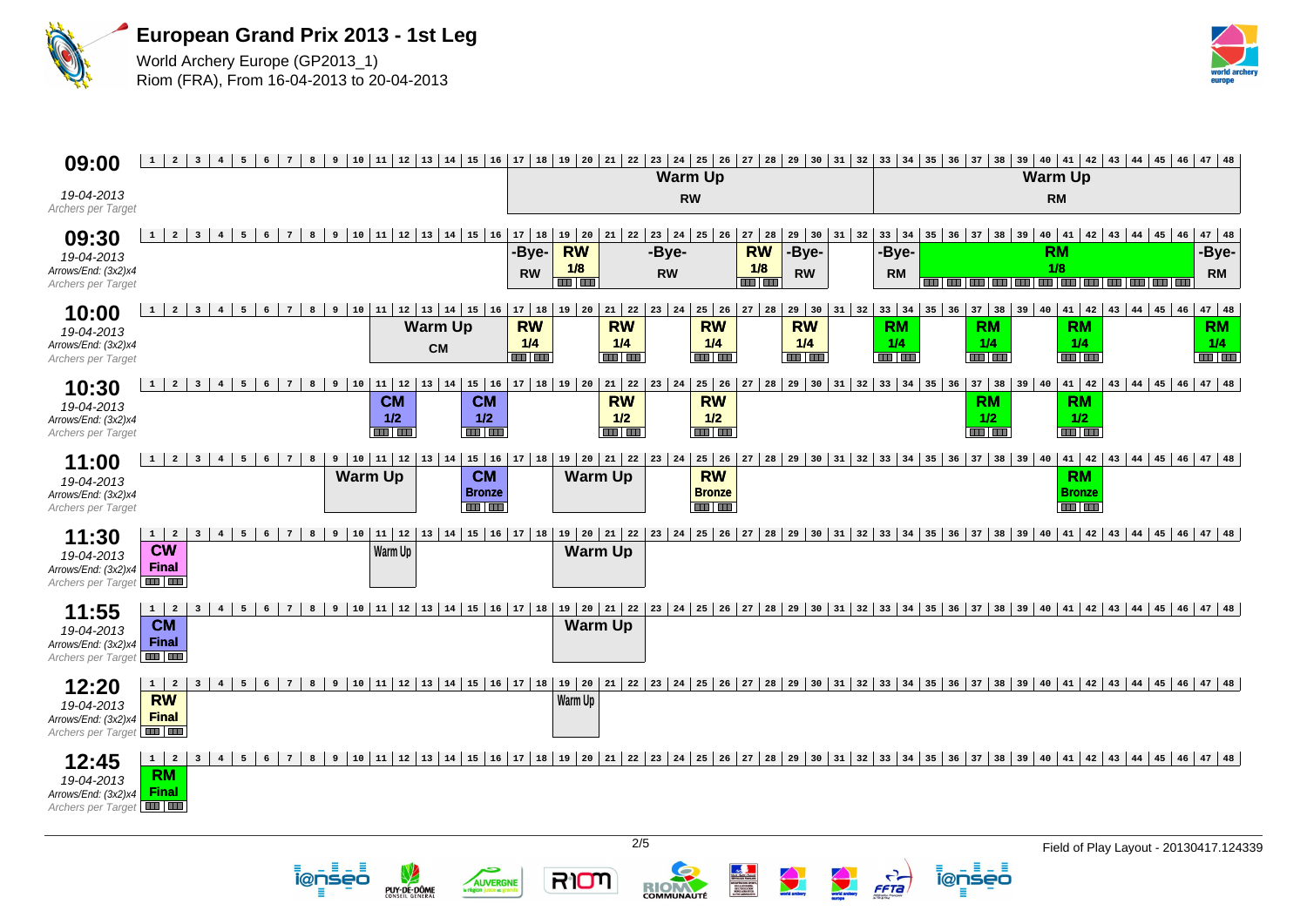



| 14:00                                                                       | $\overline{2}$<br>$\overline{\mathbf{3}}$<br>$4\overline{ }$<br>5<br>$\mathbf{1}$<br>6                                      | 10<br>8<br>-9                                                       | 15<br>11<br>  12   13<br>$ 16\rangle$<br>14<br><b>Warm Up</b>                   | 18<br>19<br>20<br>17<br>21                                                                 | $27$ 28<br>22<br>$23 \mid 24 \mid 25$<br>26<br><b>Warm Up</b>        | 29<br>32<br>33<br>34<br>30<br>31                                  | $39 \mid 40$<br>35<br>36<br>37<br>38<br>$\begin{array}{c} 41 \end{array}$ | $43 \mid 44 \mid 45 \mid 46 \mid 47 \mid 48$<br>42   |
|-----------------------------------------------------------------------------|-----------------------------------------------------------------------------------------------------------------------------|---------------------------------------------------------------------|---------------------------------------------------------------------------------|--------------------------------------------------------------------------------------------|----------------------------------------------------------------------|-------------------------------------------------------------------|---------------------------------------------------------------------------|------------------------------------------------------|
| 19-04-2013<br>Archers per Target                                            |                                                                                                                             |                                                                     | cx                                                                              |                                                                                            | <b>RX</b>                                                            |                                                                   |                                                                           |                                                      |
| 14:30<br>19-04-2013<br>Arrows/End: (2x2)x4<br>Archers per Target            | $\overline{a}$<br>$\mathbf{1}$<br>$\overline{\mathbf{3}}$<br>5<br>6<br>$4\overline{ }$                                      | $7\phantom{.0}$<br>8<br>10<br>9<br><b>CX</b><br>1/8<br><b>TTTTT</b> | $12 \mid 13$<br>15<br>16<br>11<br>14<br>-Bye-<br>cx                             | 18<br>17<br>20<br>19<br>21<br>-Bye-<br><b>RX</b>                                           | 22<br>23<br>27<br>24<br>25<br>26<br><b>RX</b><br>1/8<br>000000000000 | 29<br>$31 \mid 32 \mid$<br>33<br>34<br>30                         | 35 <br>$36 \mid 37 \mid$<br>39   40   41<br>38                            | 42<br> 46 47 48<br>$43 \mid 44 \mid 45$              |
| 14:55<br>19-04-2013<br>Arrows/End: (2x2)x4<br>Archers per Target            | $\overline{a}$<br>$\overline{\mathbf{3}}$<br>6<br>$\mathbf{1}$<br>$\overline{4}$<br>5                                       | 8<br>10<br>$7\phantom{.0}$<br>9<br><b>anioniani</b>                 | $15 \mid 16$<br>12<br> 13<br>14<br>11<br><b>CX</b><br>1/4                       | $20 \mid 21$<br>17<br>18<br>19<br><b>RX</b><br>1/4<br>100100100100100100100100100100100100 | 22<br>$23 \mid 24 \mid 25$<br>$27$ 28<br>26                          | $\begin{array}{c} 32 \end{array}$<br>29<br>31<br>33<br>34<br>30   | 35 <br>$36 \mid 37$<br>39   40   41<br>38                                 | 43 44 45 46 47 48<br>42                              |
| 15:20<br>19-04-2013<br>Arrows/End: (2x2)x4<br>Archers per Target            | $\mathbf{1}$<br>$\overline{2}$<br>$\overline{\mathbf{3}}$<br>5<br>6<br>$\overline{4}$                                       | 8<br>9<br>10                                                        | $12$ 13<br>15<br>14<br>11<br><b>CX</b><br>1/2<br>00000000                       | $16$ 17 18<br>$20$ 21<br>19<br><b>RX</b><br>1/2<br>0000000                                 | 27<br>28<br>22<br>23<br>$24$ 25<br>26                                | 29<br>30<br>$31 \mid 32$<br> 33<br>34                             | 35 <br>$36$ 37 38 39 40 41                                                | $42 \mid 43 \mid 44 \mid 45 \mid 46 \mid 47 \mid 48$ |
| 15:45<br>19-04-2013<br>Arrows/End: (2x2)x4<br>Archers per Target            | $\overline{\mathbf{3}}$<br>$\overline{2}$<br>$\mathbf 1$<br>$4\overline{ }$<br>5<br>6                                       | 10<br>$7\phantom{.0}$<br>8<br>9<br>Warm Up                          | $11 \mid 12 \mid 13 \mid 14$<br>15<br><b>CX</b><br><b>Bronze</b><br><b>0000</b> | $16$ 17 18<br>$19 \mid 20$<br>21<br><b>RX</b><br><b>Bronze</b><br>$\blacksquare$           | 22<br>$23 \mid 24 \mid 25 \mid 26$<br>27<br>28<br>Warm Up            | 29<br>30<br>$31 \mid 32 \mid$<br>33<br>34                         | $36 \mid 37 \mid 38$<br>39   40   41<br>35                                | 42<br>43 44 45 46 47 48                              |
| 16:10<br>19-04-2013<br>Arrows/End: (2x2)x4<br>Archers per Target <b>THE</b> | $\mathbf{1}$<br>$\overline{\mathbf{2}}$<br>$\overline{\mathbf{3}}$<br>$\overline{4}$<br>5<br>6<br><b>CX</b><br><b>Final</b> | 10<br>8<br>9                                                        | <b>16</b><br>$\begin{array}{c} 13 \end{array}$<br>15<br>11<br>14<br>12          | $19 \mid 20$<br>21<br>17<br>18                                                             | 22 <br>23<br>28<br>25<br>26<br>27<br>24<br>Warm Up                   | 29<br>$31 \mid 32 \mid 33$<br>34<br>30                            | 35                                                                        | $36$ 37 38 39 40 41 42 43 44 45 46 47 48             |
| 16:30<br>19-04-2013<br>Arrows/End: (2x2)x4<br>Archers per Target            | $1 \mid 2$<br>$\overline{\mathbf{3}}$<br>5<br>$\overline{4}$<br><b>RX</b><br><b>Final</b>                                   | 8<br>10                                                             | 15<br>$ 16\rangle$<br>12<br>  13<br>14<br>11                                    | 17<br>18<br>19<br>20<br>21                                                                 | $27$ 28<br>22<br>23<br> 25<br>26<br>24                               | $32$<br>29<br>30<br>31<br>$\begin{array}{c} 33 \end{array}$<br>34 | 35 <br>39   40   41<br>$36 \mid 37$<br>38                                 | 42   43   44   45   46   47   48                     |



5

AUVERGNE



ienseo

 $\frac{1}{\sqrt{1-\frac{1}{2}}}$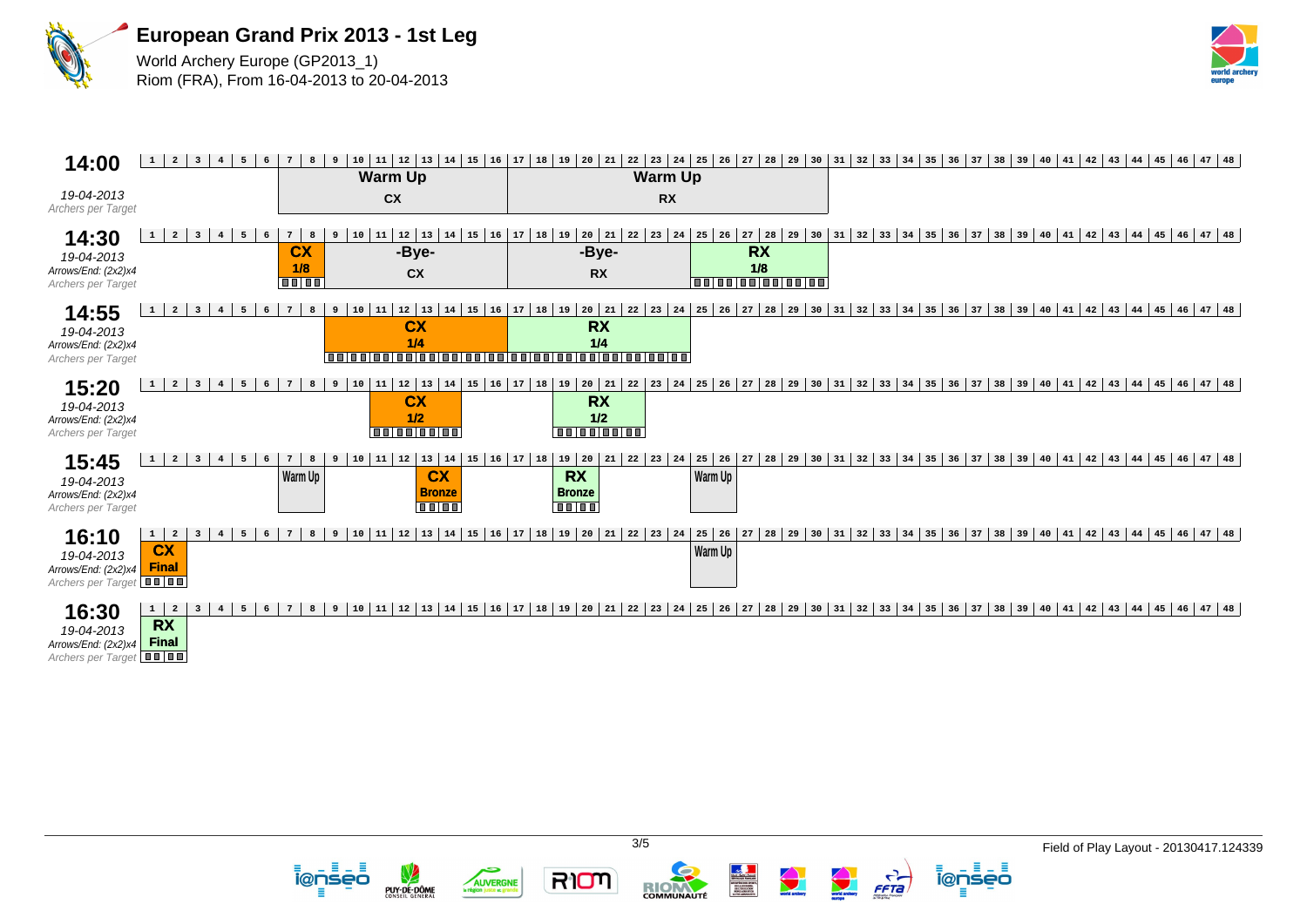

## **European Grand Prix 2013 - 1st Leg**

World Archery Europe (GP2013\_1) Riom (FRA), From 16-04-2013 to 20-04-2013

















FFTa